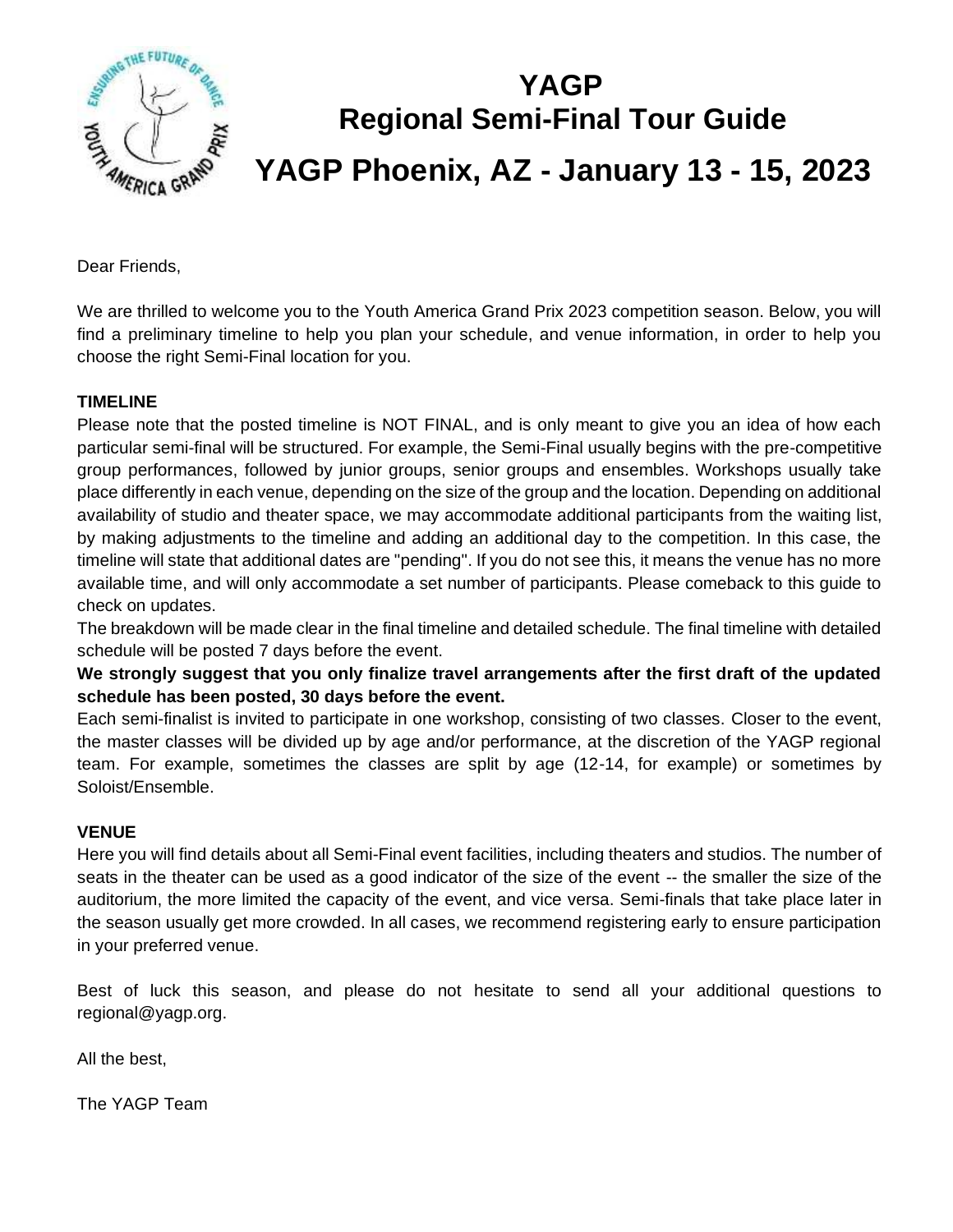## **YAGP 2023 Phoenix, AZ Important Information**

#### **About the Venue:**

The HCPA is located in Gilbert, Arizona, conveniently close to the San Tan 202 freeway. The welcoming, modern architecture sets the tone for the professional event that you want to present. The HCPA offers two spaces. The 1235 seat, fully equipped Concert Hall and the intimate 186 seat Little Theatre are connected by a spacious lobby that wraps around half of the facility and features dramatic floor to ceiling windows. Master Classes usually held at Ballet Arizona.

### **Theater:**

**Theater:** Higley Center for the Performing Arts **Address:** 4132 E Pecos Rd, Gilbert, AZ 85295 **Website:** <http://higleycenter.org/> **Stage Size:** 40' x 30' **Auditorium Size:** 1,235 seats **Nearby restaurants:** A variety of options within a few miles' drive from Theater **Parking:** Main parking is located on the west side of the complex. Additional parking is available east of the Center and north of the adjacent high school.



### **Studios:** - Pending

**Distances: Distance from airport to theater:** 27 miles, approximately 34 minute drive